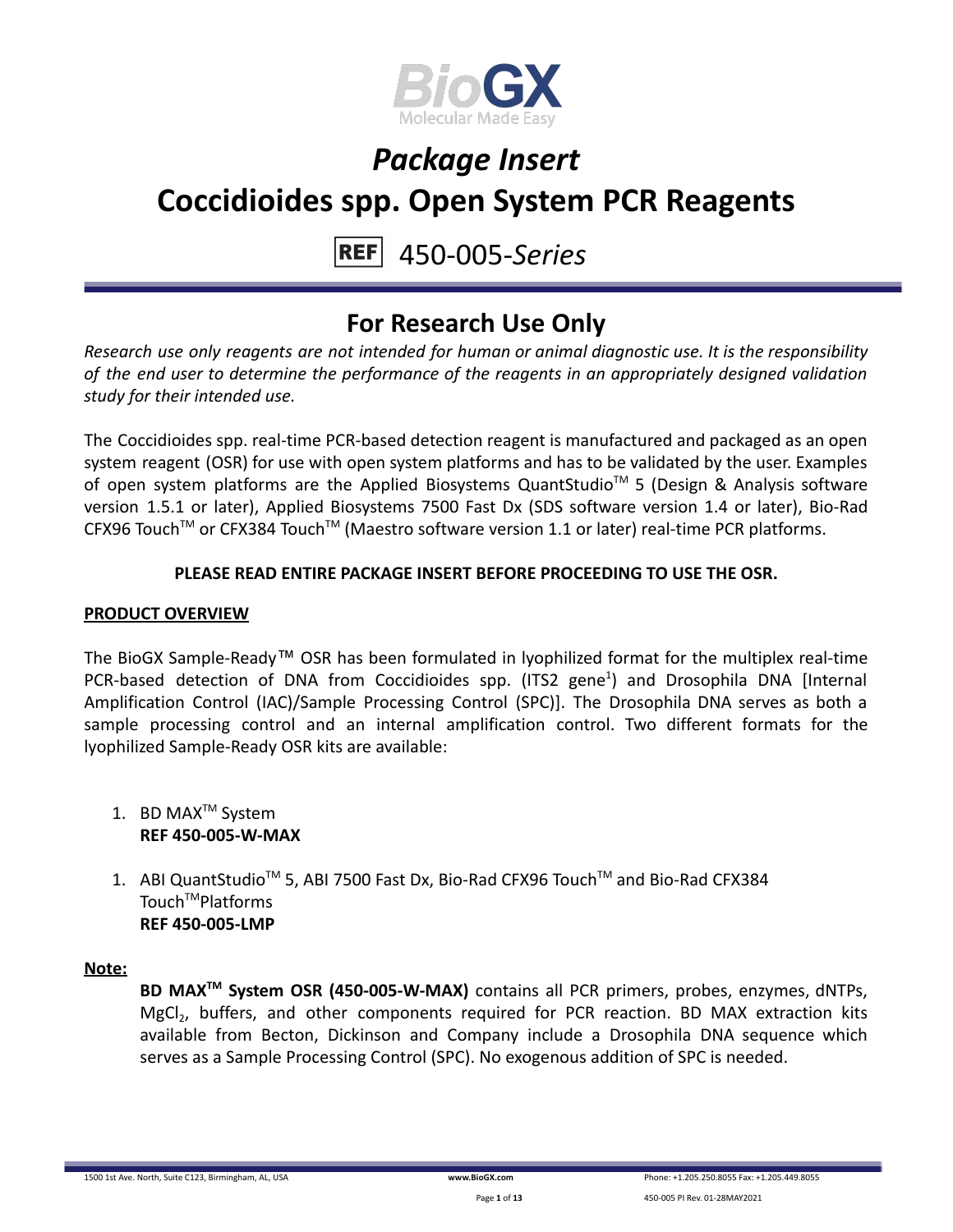

#### 450-005-*Series* **REF**

**OSR for ABI and Bio-Rad Platforms (450-005-LMP)** contain all PCR primers, probes, enzymes, dNTPs, MgCl<sub>2</sub>, buffers, and other components required for the PCR reaction. Drosophila DNA sequence is included in the OSR master mix and serves as Internal Amplification Control (IAC). No exogenous addition of SPC is needed.

## **PACKAGE CONTENTS**

**BioGX REF:** 450-005-W-MAX **Platform(s):** BD MAX<sup>™</sup> System

Each 24-reaction package contains two pouches:

- 1. First pouch contains 24 sealed BD MAX<sup>™</sup> tubes of BioGX lyophilized Sample-Ready<sup>™</sup> OSR, each tube sufficient for a 12.5 µL PCR reaction.
- 2. Second pouch contains 24 sealed BD MAX<sup>™</sup> tubes, each containing 25  $\mu$ L of OSR-specific BioGX Rehydration Buffer.

### **BioGX REF:** 450-005-LMP

Platform(s): ABI QuantStudio<sup>™</sup> 5, ABI 7500 Fast Dx, Bio-Rad CFX96 Touch<sup>™</sup> and Bio-Rad CFX384  $T$ Ouch<sup>TM</sup>

Each 64-reaction package consists of one pouch:

1. The pouch contains 2 x 8-tube strips. Each tube contains BioGX lyophilized Sample-Ready<sup>™</sup> OSR sufficient for 4 x 15 uL PCR reactions. Note: 8-tube strips containing reagents ARE NOT compatible with ABI QuantStudio<sup>™</sup> 5, ABI 7500 Fast Dx, Bio-Rad CFX96 Touch™ and Bio-Rad CFX384 Touch™ instruments.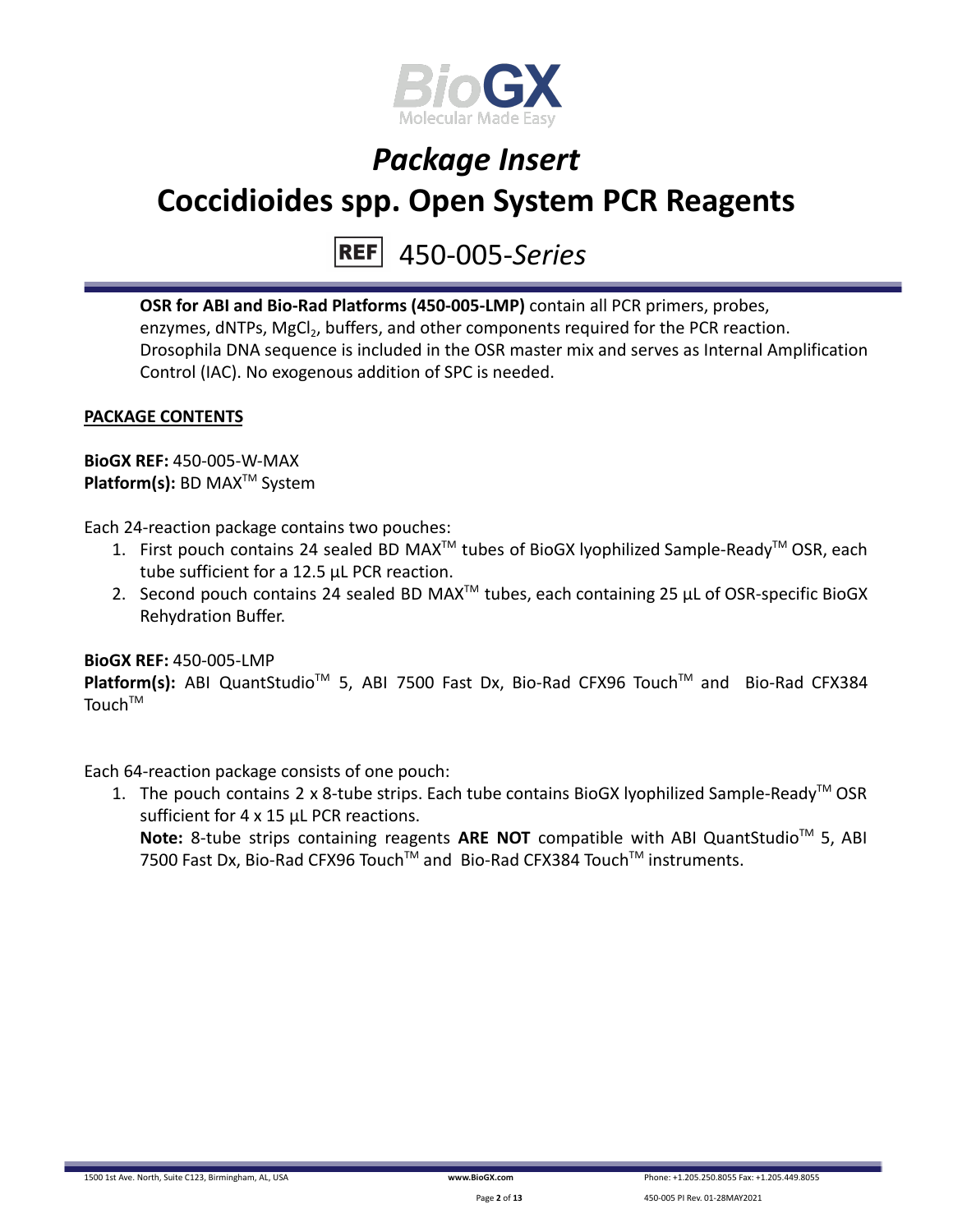

450-005-*Series*

### **EQUIPMENT AND MATERIALS REQUIRED BUT NOT PROVIDED**

- Lyophilized Positive Control Template DNA Beads  $(10^5 \text{ copies/head})$ 
	- BioGX Coccidioides spp. (C. immitus/C. posadasii) (Part number 720-0213)
- BioGX Molecular Grade Water or equivalent
	- BioGX Rehydration Water (Part number: 800-0035-12)
- BD MAX ™ ExK ™ DNA-1 (US BD catalog no. 442817/ International BD catalog no. 442818)
- BD MAX ™ PCR Cartridges (US and International BD catalog no. 437519)
- Vortex Genie 2 Vortexer (VWR catalog no. 58815-234) or equivalent
- Disposable nitrile gloves
- Applied Biosystems QuantStudio 5 (0.2 mL) consumables.
	- Thermo Fisher optical 8-tube strip (catalog no. 4316567)
	- Thermo Fisher ultra-clear optical caps, strips of 8 (catalog no. AB-0866)
	- Thermo Fisher 96-well optical clear reaction plates (catalog no. A36924)
	- Thermo Fisher 96-well qPCR plate seals (catalog no. AB-1170)
- Applied Biosystems 7500 Fast Dx (0.1 mL) consumables.
	- Thermo Fisher optical 8-tube strip (catalog no. 4358293)
	- Thermo Fisher ultra-clear optical caps, strips of 8 (catalog no. 4323032)
	- Thermo Fisher 96-well optical reaction plates (catalog no. 4346906)
	- Thermo Fisher 96-well qPCR plate seals (catalog no. 4311971)
- Bio-Rad CFX96 Touch consumables.
	- Bio-Rad 8-tube PCR strips without caps (catalog no. TLS0851)
	- Bio-Rad Optical flat 8-cap strips for PCR tubes (catalog no. TCS0803)
	- Bio-Rad 96-well plates (catalog no. HSP9655)
	- Bio-Rad 96-well plate sealing film, optical (catalog no. MSB1001)
- Bio-Rad CFX384 Touch consumables.
	- Bio-Rad 384-well plates (catalog no. HSP3905)
	- Bio-Rad 384-well plate sealing film, optical (catalog no. MSB1001)

### **WARNINGS AND PRECAUTIONS**

- For research use only. Not intended for human or animal diagnostics use.
- If handling biological samples, including used Extraction Kits and PCR Cartridges, treat as if capable of transmitting infectious agents in accordance with safe laboratory procedures such as those described in CLSI Document M29 $2$  and in Biosafety in Microbiological and Biomedical Laboratories<sup>3</sup>.
- BioGX REF: 450-005-W-MAX has been quality control tested only with the BD Open System Extraction Kits on the BD MAX<sup>™</sup> System.

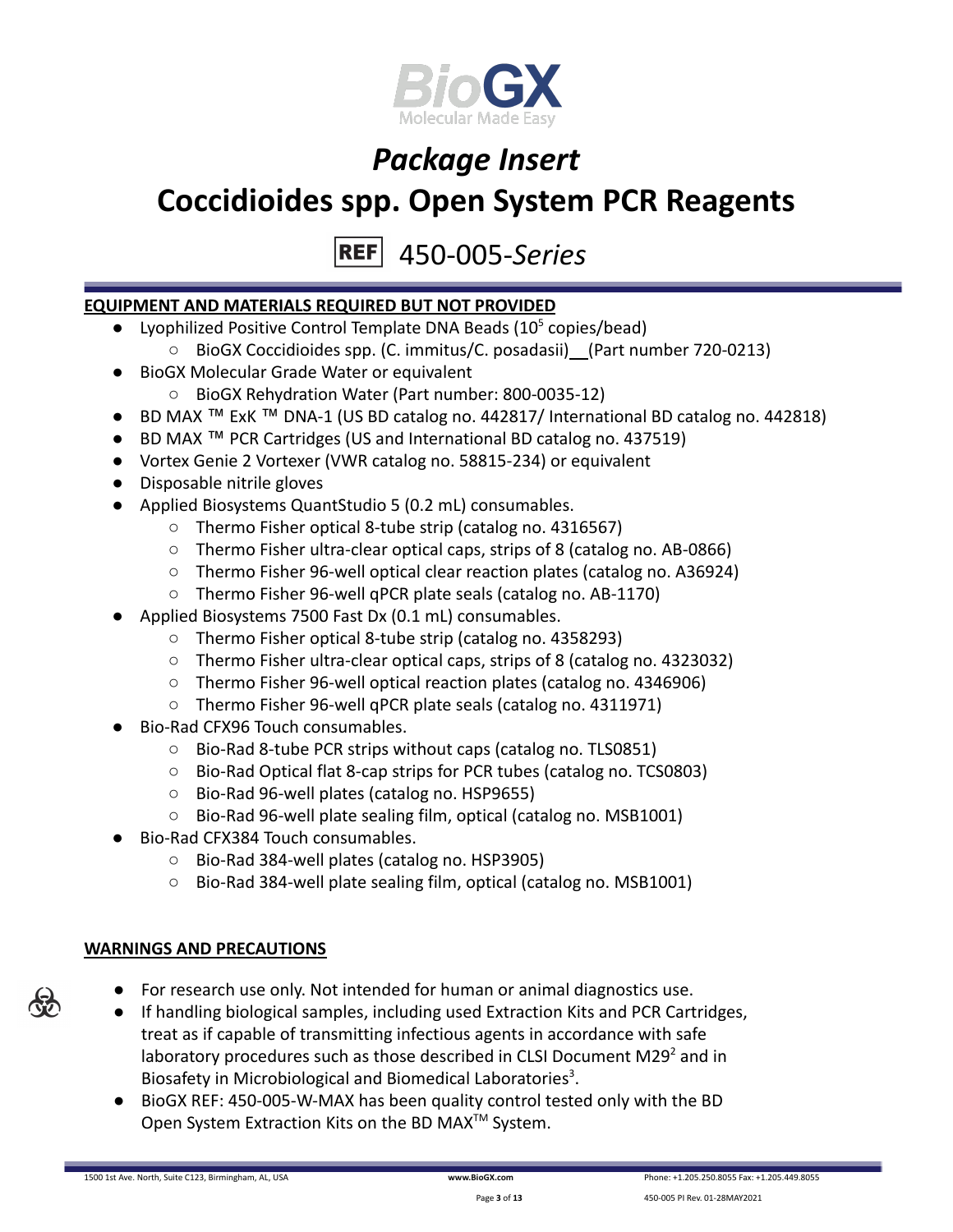

450-005-*Series*

- BioGX REF: 450-005-LMP has been quality control tested only with the ABI QuantStudio<sup>™</sup> 5, ABI 7500 Fast Dx, Bio-Rad CFX96 Touch™ and Bio-Rad CFX384 Touch<sup>™</sup> real-time PCR platforms.
- Do not use the reagents if the protective pouches are open or torn upon arrival.
- Close reagent protective pouches promptly with the zip seal after each use. Remove any excess air in the pouches prior to sealing and store at 2-8 °C.
- Do not remove desiccant from the PCR master mix pouches.
- Do not use Sample-Ready**TM** master mix if the desiccant is not present or is broken inside the Sample-Ready**TM** master mix pouches.
- Do not use reagent tubes if the foil seal has been opened or damaged.
- Do not mix reagents from different pouches and/or kits and/or lots.
- Do not use expired reagents and/or materials.
- Refer to BD MAX<sup>™</sup> ExK<sup>™</sup> DNA-1 Extraction Kit Instructions or to other respective nucleic acid extraction kits manufacturers' instructions for information about proper handling, cautions, and proper waste disposal.
- Do not mix septum caps between Sample Buffer Tubes or re-use septum caps as contamination may occur and compromise test results.
- Check BD Unitized Reagent Strips for proper liquid fills (ensure that the liquids are at the bottom of the tubes).
- Do not pipette by mouth.
- Do not smoke, drink, or eat in areas where samples or kits are being handled.
- Dispose of unused reagents and waste in accordance with country, federal, provincial, state, and local regulations.
- Use clean gloves when handling extraction kit components and PCR reagents and buffer tubes.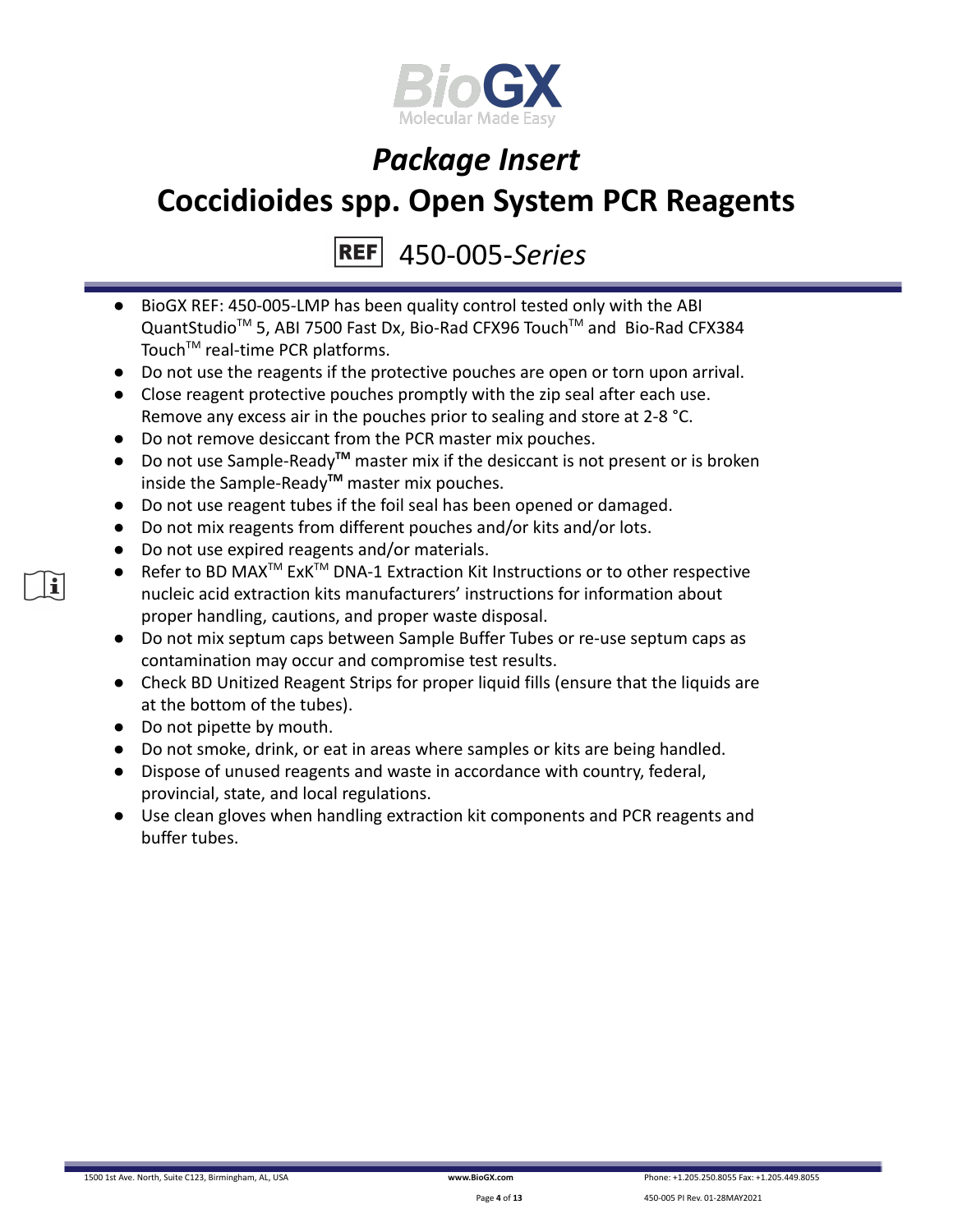

450-005-*Series* **REF** 

**STORAGE REQUIREMENTS AND RECOMMENDATIONS**



Product ships at ambient temperature, but BioGX recommends long-term storage at 2-8°C. Reagents have been tested to demonstrate optimal performance when stored properly and consumed by the Manufacturer Recommended Use By Date. The end user may opt to extend the useful life for Research Use Only reagents upon completing their own performance validations. BioGX's guarantee of reagent integrity does not extend beyond the Manufacturer Recommended Use By Date when stored properly. Avoid exposing the reagents (lyophilized or rehydrated) to direct sunlight or long-term ambient lighting. Tightly reseal the pouch with unused reactions and immediately return to a refrigerator after opening. To mitigate reagent performance degradation from exposure to moisture, BioGX suggests using the entire contents of the opened pouch within 2 weeks; however, the user may choose to verify an extended working time > 2 weeks by performance testing with positive controls and an examination of the sample preparation control target.

## **SAMPLE TYPES UTILIZED FOR QUALITY CONTROL TESTING**

-Pretreated sputum samples -Pretreated bronchoalveolar lavage (BAL) samples

### **REAGENT OPTICAL CONFIGURATION**

**Table 1A.** Optical Channel Configuration for REF 450-005-W-MAX.

| <b>Optical Channel</b><br>(Fluorophore Equivalent) | <b>Target</b>     |
|----------------------------------------------------|-------------------|
| <b>FAM</b>                                         | Coccidioides spp. |
| <b>HEX</b>                                         | Unused            |
| Texas Red                                          | Unused            |
| Cy <sub>5</sub>                                    | Unused            |
| Cy5.5                                              | <b>SPC</b>        |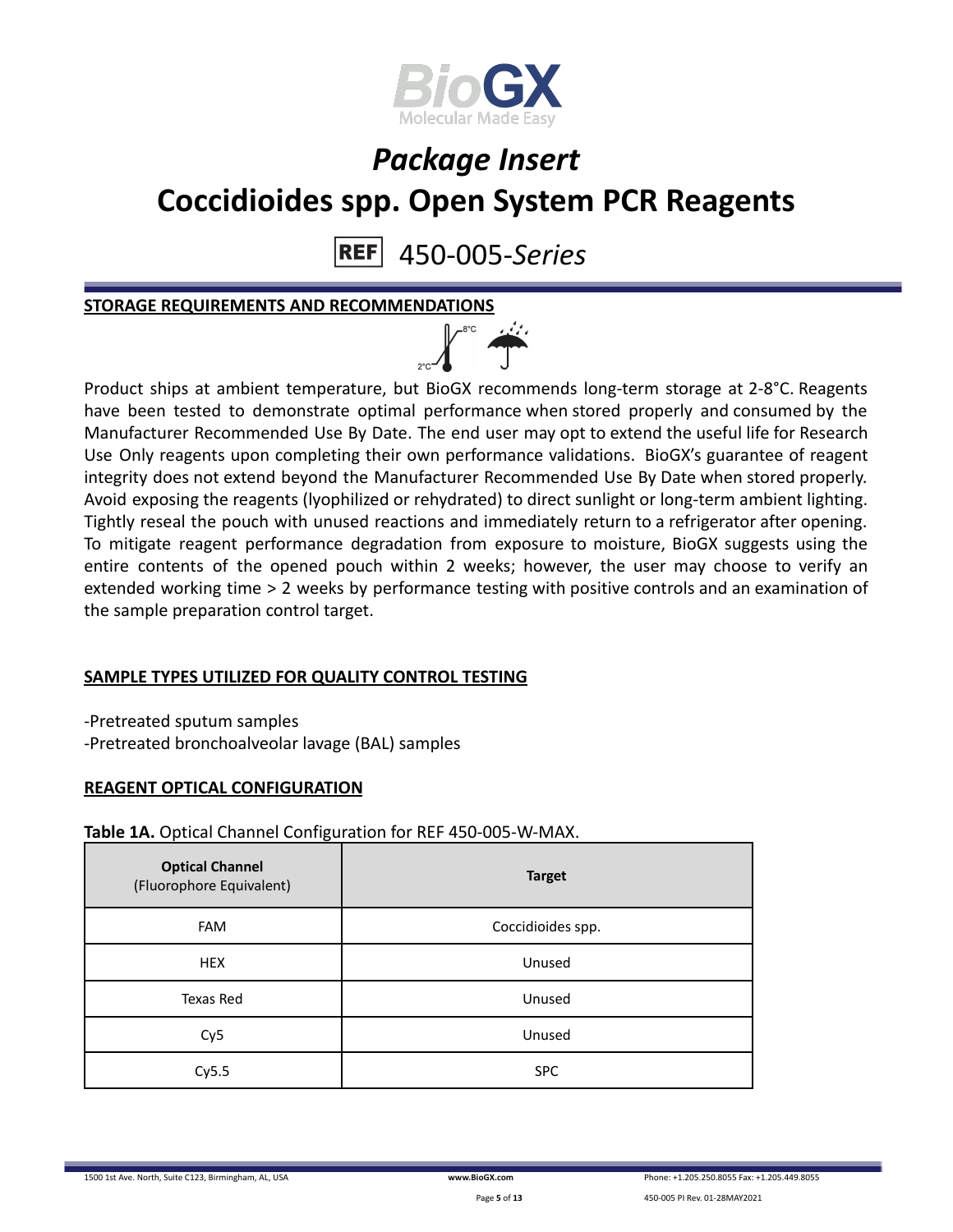

### 450-005-*Series* **REF**

### **Table 1B.** Optical Channel Configuration for REF 450-005-LMP.

| <b>Optical Channel</b><br>(Fluorophore Equivalent) | <b>Target</b>     |
|----------------------------------------------------|-------------------|
| <b>FAM</b>                                         | Coccidioides spp. |
| <b>HEX</b>                                         | Unused            |
| Texas Red                                          | Unused            |
| Cy <sub>5</sub>                                    | IAC               |
| Cy5.5                                              | Unused            |

### **QUALITY CONTROL AND EXTRACTION TESTING PARAMETERS**

## **BD MAXTM System (BioGX REF: 450-005-W-MAX)**

As a starting point, users can import and install the Electronic User Defined Protocol (eUDP) that utilizes ExK DNA-1 extraction kits onto the BD MAX<sup>™</sup>. BioGX's most current eUDP utilized for quality control of this product can be obtained by sending an email to [TS@biogx.com](mailto:TS@biogx.com). Please refer to the BD MAX<sup>TM</sup> user manual<sup>4</sup> for uploading instructions**.**

### **ABI and Bio-Rad Platforms (BioGX REF: 450-005-LMP)**

As a starting point, users can import and install a PCR run file onto:

- 1. Applied Biosystems QuantStudio<sup>™</sup> 5 (Design & Analysis software version 1.5.1 or later)
- 2. ABI 7500 Fast Dx (SDS software version 1.4 or later)
- 3. Bio-Rad CFX96 Touch<sup>™</sup> (Maestro software version 1.1 or later)
- 4. Bio-Rad CFX384 Touch™ (Maestro software version 1.1 or later)

BioGX's most current ABI QuantStudio<sup>™</sup> 5, ABI 7500 Fast Dx, Bio-Rad CFX96 Touch™, and Bio-Rad CFX384 Touch™ PCR run files utilized for quality control of this product can be obtained by sending an email to [TS@biogx.com.](mailto:TS@biogx.com) Please refer to the Applied Biosystems QuantStudio<sup>™</sup> 5 user manual<sup>5</sup> for uploading instructions. Please refer to the ABI 7500 Fast Dx user manual<sup>6</sup> for uploading instructions. Please refer to the Bio-Rad CFX96 Touch<sup>™</sup> user manual<sup>7</sup> for uploading instructions. Please refer to the Bio-Rad CFX384 Touch<sup>™</sup> user manual<sup>7</sup> for uploading instructions.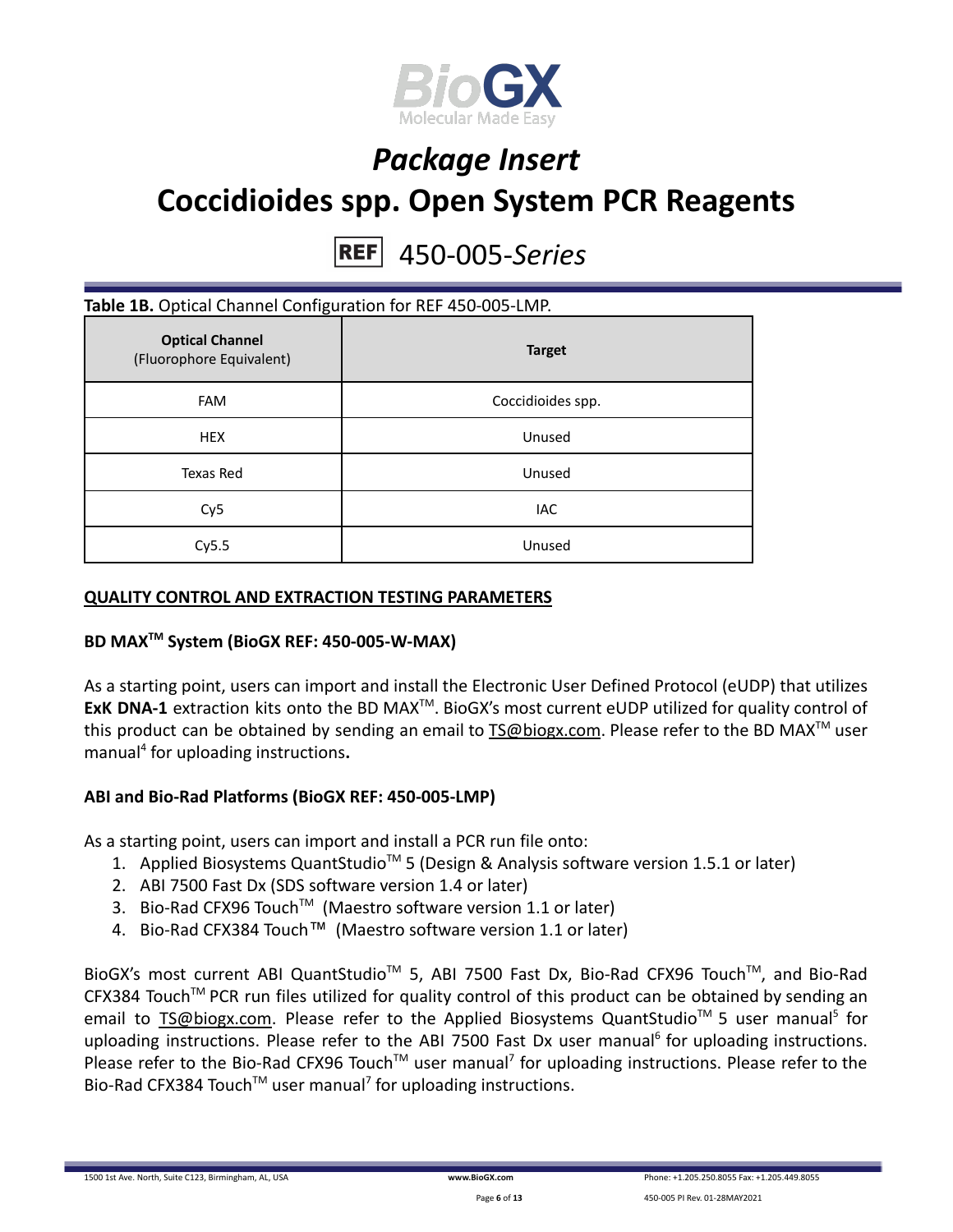

## 450-005-*Series*

## **SAMPLE VOLUMES UTILIZED DURING QUALITY CONTROL TESTING**

The end user may choose to validate a different pretreatment method or volume of sample to load other than the sample processing used by BioGX for QC testing as outlined below.

### **PRETREATMENT PROCEDURES FOR VISCOUS SAMPLES TYPES (i.e., sputum and BAL)**

### **APPROPRIATE LOCKING-CAP TUBES OR A LID-LOCK RACK MUST BE USED WHEN SAMPLES ARE BOILED. THE END USER SHOULD USE APPROPRIATE BIOSAFETY PROTOCOLS (INCLUDING A BIOSAFETY HOOD AND RESPIRATOR) WHEN PROCESSING SPUTUM or BAL SAMPLES THAT POTENTIALLY CONTAIN** *MYCOBACTERIA.*

For viscous samples, the use of a mucolytic agent to reduce viscosity and support efficient DNA extraction is recommended. Examples of three different pretreatment protocols to reduce viscosity of sputum or BAL samples are outlined below. Note: Pretreatment reagents are not included with BioGX 450-005-W-MAX/450-005-LMP.

1. **Proteinase K Pretreatment:** Pellet sample (250 μL sputum or 500 μL BAL) by centrifugation at 20,000 x g for 15 min, decant and wash pellet with 1 mL 20mM Tris HCl pH 8, centrifuge at 20,000 x g for 15 min, decant and add 250 μL of Proteinase K solution (1 mg/mL), incubate at 56°- 65°C for 30 minutes. After Proteinase K digestion, heat to 100°C for 10-15 minutes. Allow for cooling to room temperature.

### **BD MAXTM System**

Once the pretreated sample has cooled to ambient temperature, pipette 200 μL of pretreated sample into the BD MAX<sup>™</sup> Sample Buffer Tube (SBT), aseptically place the BD<sup>™</sup> septum cap on each SBT. Pulse vortex the SBT for 1-3 seconds, and load the SBT into the extraction tray.

**ABI and Bio-Rad Platforms (validated magnetic bead or silica column extraction kits)** Once the pretreated sample has cooled to ambient temperature, follow manufacturer recommendations for extraction of appropriate sample volume of pretreated sample into validated magnetic-bead or silica column extraction device and proceed with nucleic acid purification.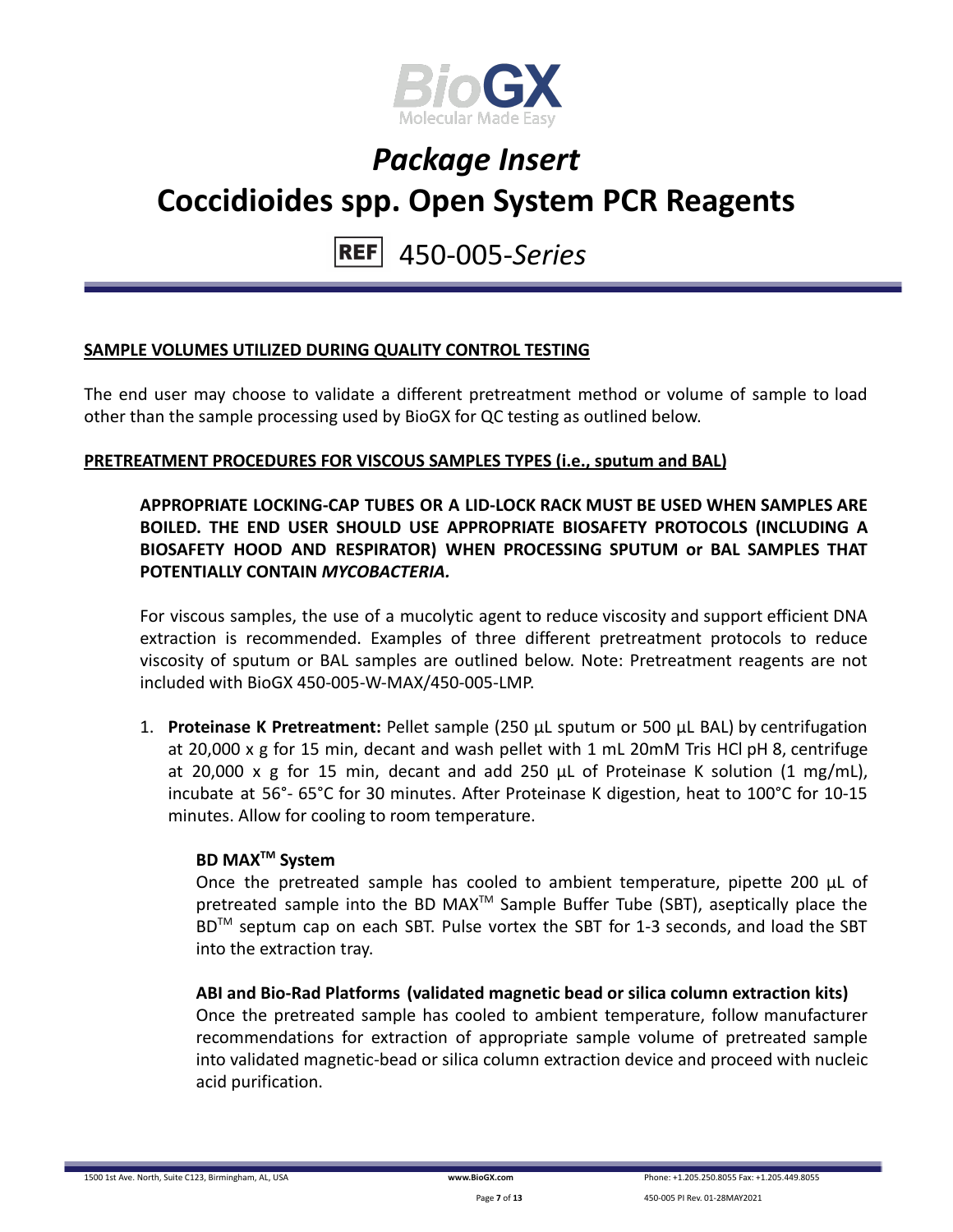

## 450-005-*Series*

2. **Copan SL solution Pretreatment:** (Copan catalog #099CE.A) is a mucolytic agent that supports rapid digestion but does not provide decontamination of natural flora. Manufacturer recommendations should be followed. Depending on the mucopolysaccharide content of the sample, incubation time can range from 15 minutes to 120 minutes.

## **BD MAXTM System**

Pipette 200  $\mu$ L of pretreated sample into the BD MAX<sup>TM</sup> Sample Buffer Tube (SBT), aseptically place the BD<sup>TM</sup> septum cap on each SBT. Pulse vortex the SBT for 1-3 seconds, and load the SBT into the extraction tray.

## **ABI QuantStudioTM 5 and Bio-Rad CFX96 TouchTM (validated magnetic bead or silica column extraction kits)**

Follow manufacturer recommendations for extraction of appropriate sample volume of pretreated sample into validated magnetic-bead or silica column extraction device and proceed with nucleic acid purification.

3. **BD BBL**Ⓡ **MycoPrepTM Pretreatment:** (BD catalog # 240862) supports both mucolytic digestion and decontamination of natural flora. Manufacturer recommendations for BD BBL<sup>®</sup> MycoPrep<sup>™</sup> should be followed. Depending on the mucopolysaccharide content of the sample, incubation time can range from 15 minutes to 30 minutes.

## **BD MAXTM System**

Pipette 200  $\mu$ L of pretreated sample into the BD MAX<sup>TM</sup> Sample Buffer Tube (SBT), aseptically place the BD<sup>TM</sup> septum cap on each SBT. Pulse vortex the SBT for 1-3 seconds, and load the SBT into the extraction tray.

## **ABI and Bio-Rad CFX96 Platforms (validated magnetic bead or silica column extraction kits)**

Follow manufacturer recommendations for extraction of appropriate sample volume of pretreated sample into validated magnetic-bead or silica column extraction device and proceed with nucleic acid purification.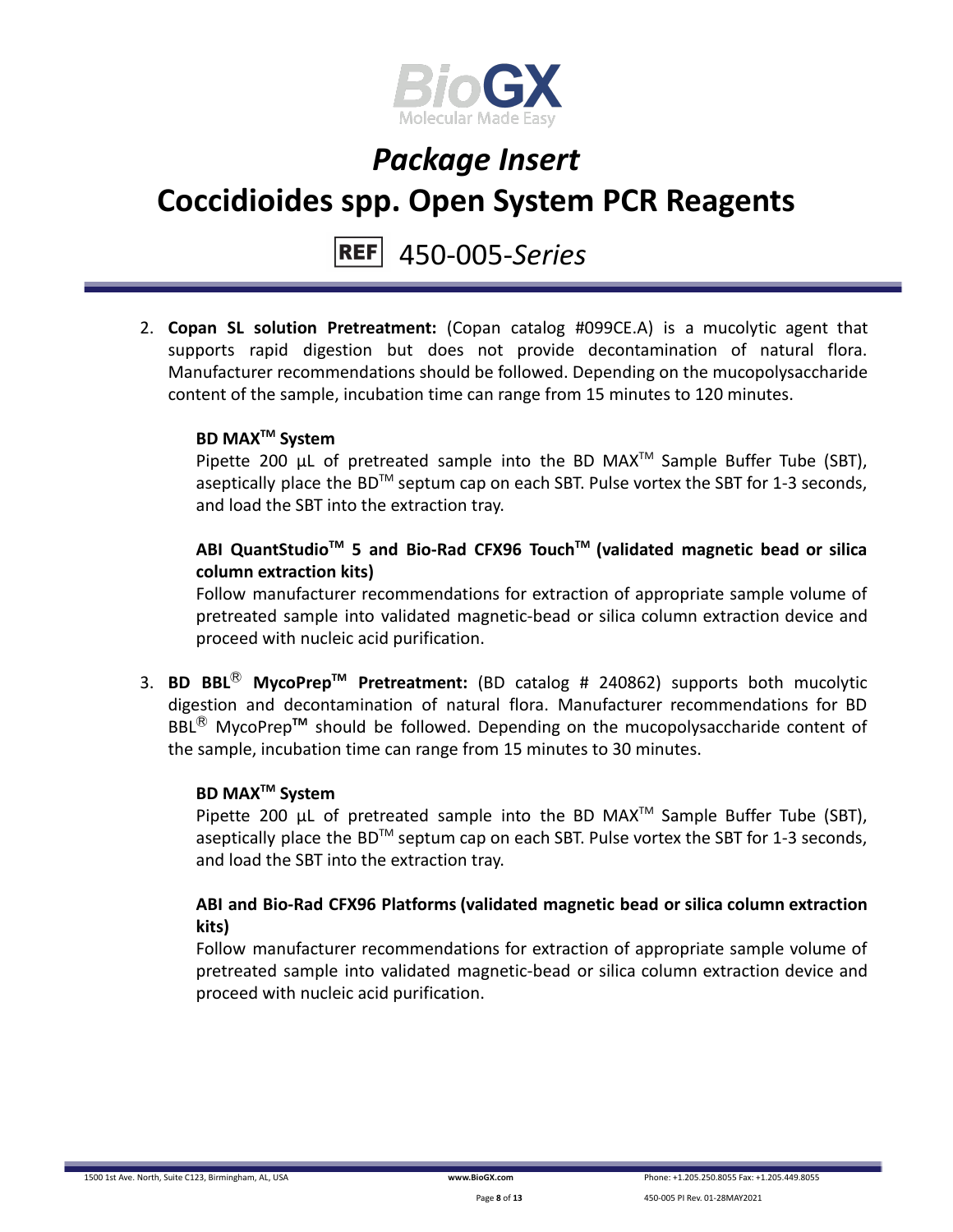

450-005-*Series*

### **BioGX QUALITY CONTROL TEST SETUP PROCEDURE**

## **BD MAXTM System Quality Control Test Setup**

### **Loading a Sample Buffer Tube (SBT)**

- 1. Add the appropriate sample volume to each SBT.
- 2. Aseptically place  $BD^{TM}$  septum cap on each SBT.
- 3. Vortex the SBT for 1-3 seconds.
- 4. Load the SBT into the extraction tray.

## **WEAR NITRILE GLOVES WHEN HANDLING LYOPHILIZED REAGENTS TO REDUCE THE GENERATION OF STATIC CHARGES. DO NOT USE LATEX GLOVES.**

### **Assembly of BD MAX Extraction Strips and BioGX Reagents**

- 1. Choose the appropriate BD MAX<sup>TM</sup> extraction kit (see above). DO NOT use BD MAX<sup>TM</sup> master mix or the blank 0.3 mL conical tubes that come with the extraction kit.
- 2. Load the selected extraction cartridges into the extraction tray, 1 per sample to be tested.
- 3. Snap one BD MAX<sup>™</sup> ExK<sup>™</sup> DNA Extraction tube into snap-in position 1 (Snap-1) of each extraction strip (**Figure 1**).
- 4. Snap one BioGX Sample-Ready™ lyophilized reagent tube into position 2 (Snap-2) of each extraction strip. Check to make sure the lyophilized cake is at the bottom of the tube prior to inserting into the strip. The funnel-shaped cake may be in any orientation  $(v, >, \land, <)$ .
- 5. Snap one BioGX Rehydration Buffer tube into position 3 (Snap-3) of each extraction strip. Check to make sure the buffer is at the bottom of the tube prior to inserting into the strip. Position 4 (Snap-4) will remain empty.
- 6. Lift the tray and briefly examine the bottom of each strip to ensure all reagents are at the bottom of each tube and bubbles are not present in Extraction buffer reservoirs.
- 7. Proceed with worklist generation and sample loading per BD MAX $^{TM}$  operating instructions. Select the appropriate User Defined Protocol (UDP). Load the extraction tray and, if necessary, a new PCR card into the instrument, close the door, and click "Start Run."
- 8. Analyze the results by opening the completed run file in the "Results" tab.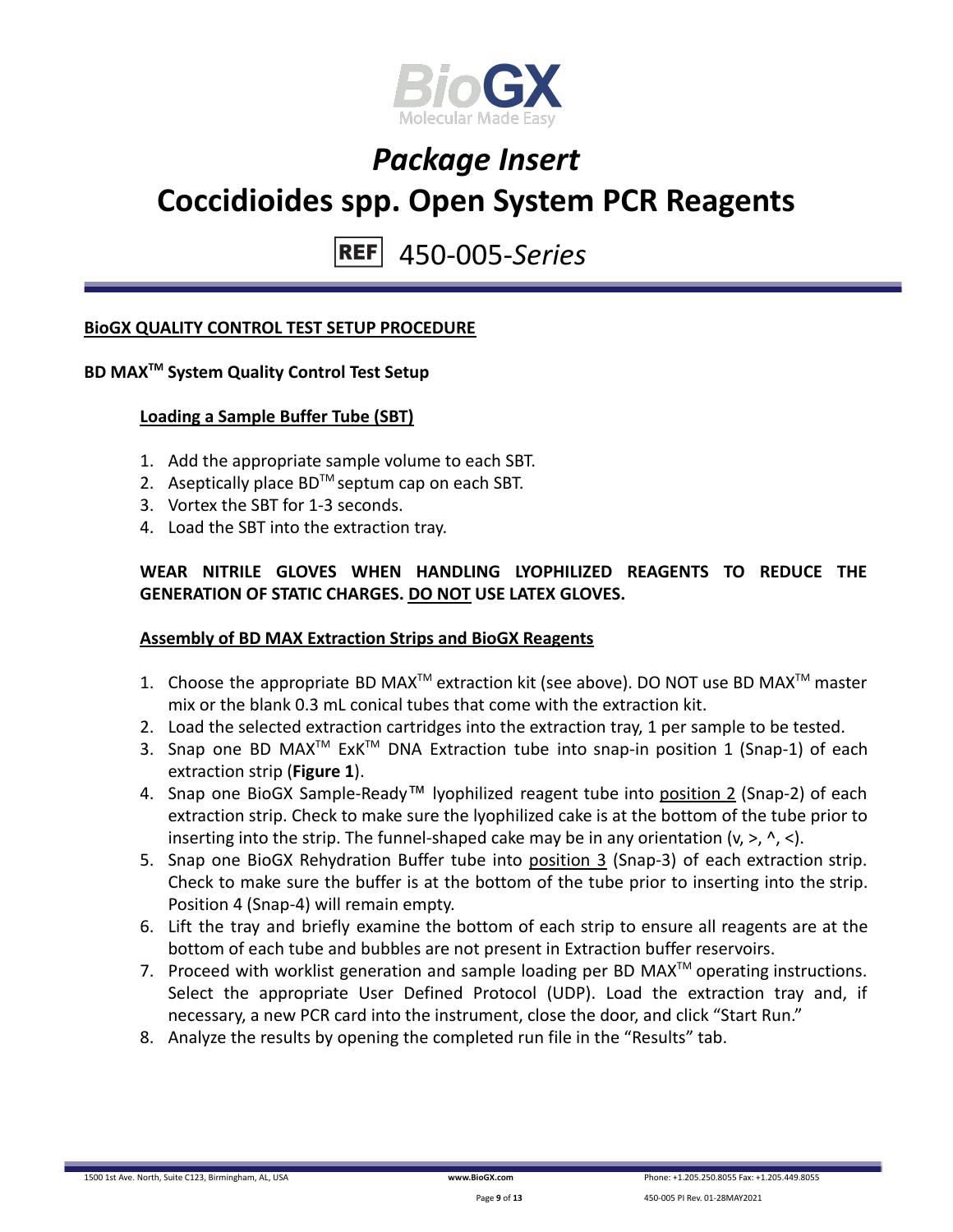

450-005-*Series* **REF** 



**Figure 1.** Diagram of BD MAX**TM** ExK**TM** 4-snap Unitized Reagent Strips.

### **Important Note**

Always first insert all Snap-1 tubes, then all Snap-2 tubes, then all Snap-3 tubes. The Snap 4 position will remain empty unless the user has set up the reagent to run in dual master mix mode. Approximately 25 µL of extracted nucleic acid remains in the position 3 tube after extraction. This may be removed and saved for further analyses after the run has been completed.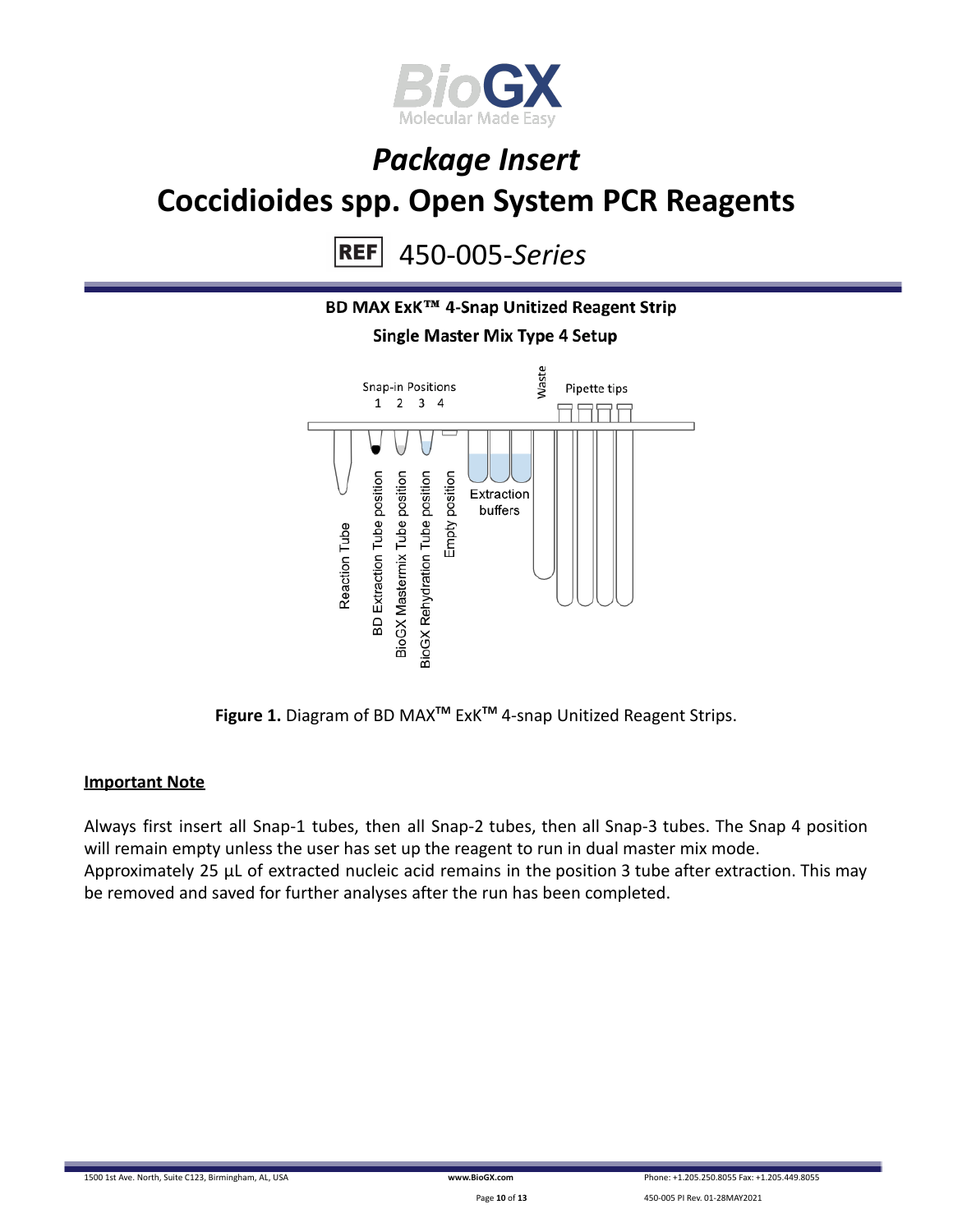

#### 450-005-*Series* **REF**

**ABI and Bio-Rad Platforms Quality Control Test Setup**

### **WEAR NITRILE GLOVES WHEN HANDLING LYOPHILIZED REAGENTS TO REDUCE THE GENERATION OF STATIC CHARGES. DO NOT USE LATEX GLOVES.**

### **Assembly of BioGX Reagents**

1. Prepare the appropriate number of 8-tube PCR strips, 96-well or 384-well PCR plates.

2. Transfer 40 μL of molecular grade water to one vial of lyophilized BioGX reagents. The rehydrated master mix is more than sufficient for 4 samples to be tested.

Note: 8-tube strips containing reagents ARE NOT compatible with ABI QuantStudio<sup>™</sup> 5, ABI 7500 Fast Dx, Bio-Rad CFX96 Touch™ and Bio-Rad CFX384 Touch™ Platforms. Rehydrated master mix must be transferred to 8-tube PCR strips, 96-well or 384-well PCR plates compatible with appropriate instruments.

3. Mix by gently pipetting up and down. (IMPORTANT: Keep rehydrated master mix in a cold block or on ice if setup cannot not be completed within 20 minutes. If the rehydrated master mix cannot be used immediately, it can be capped and stored up to 24 hours at 2-8°C, protected from light).

4. Transfer 10 μL of rehydrated master mix to the bottom of 4 empty wells.

5. To each well containing 10 μL of rehydrated master mix, add 5 μL of extracted sample.

6. Affix the appropriate optical caps or optical plate seals.

7. Pulse spin the sealed PCR plate or tube to mix and bring liquid to the bottom.

8. Load 8-tube PCR strips or 96-well PCR plates into the real-time PCR platform and start the run. Avoid unnecessary delay once tubes/plates are loaded into the real-time PCR instrument.

### **ASSAY PERFORMANCE**

All BioGX Research Use Only products are designed to detect 20 copies or less of the target nucleic acid per reaction.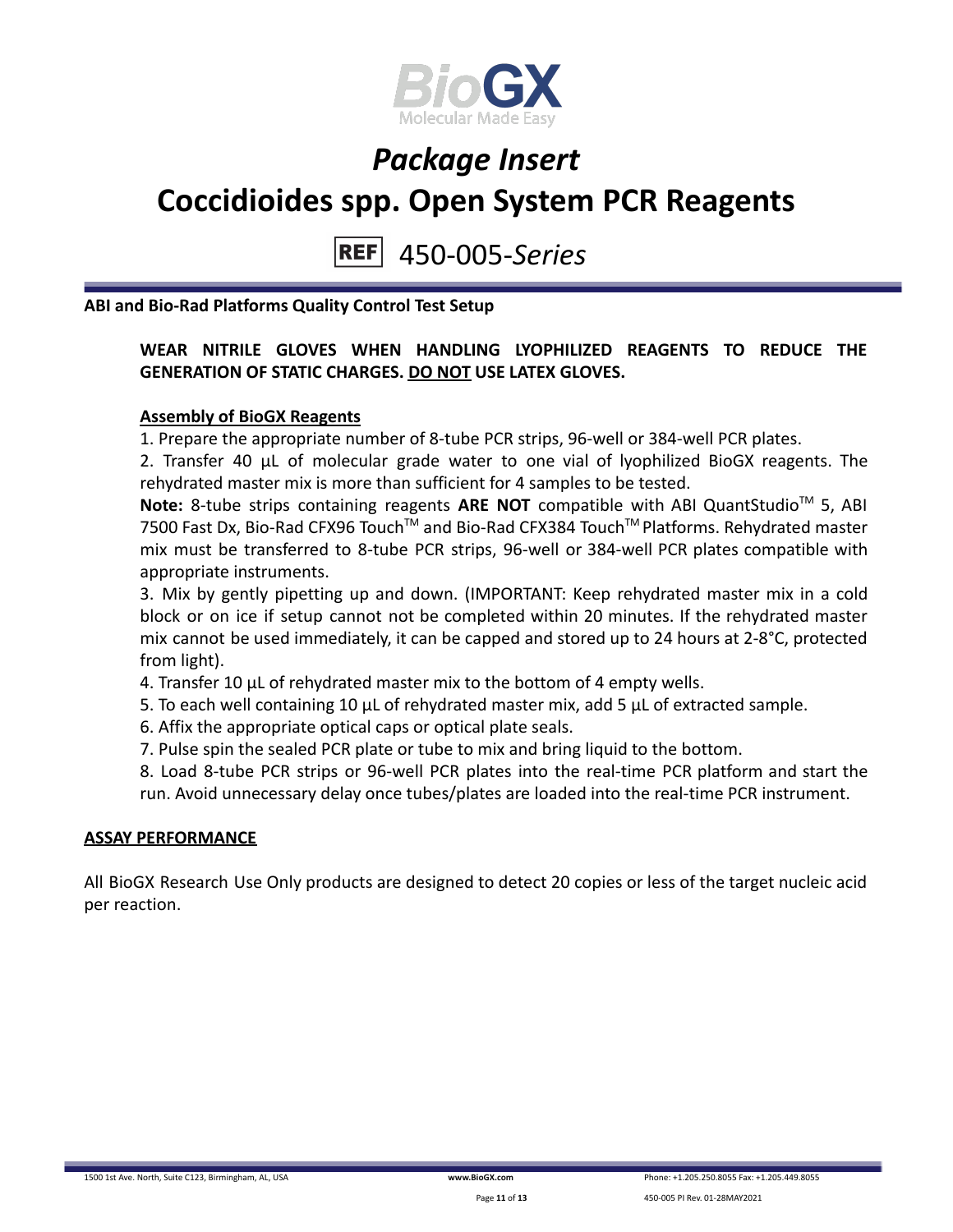

# 450-005-*Series*

#### **INTERPRETATION OF RESULTS**

### **Table 2.** Multiplex PCR Results Interpretation for 450-005-*Series*.

| Coccidioides spp. | <b>IAC or SPC</b> | Interpretation             |
|-------------------|-------------------|----------------------------|
|                   | $+/-$             | Coccidioides spp. POSITIVE |
| -                 | +                 | Coccidioides spp. NEGATIVE |
| -                 | $\blacksquare$    | Unresolved*                |

\*Failed PCR due to inhibition, reagent failure or incorrect assembly of PCR reaction.

#### **REFERENCES**

- 1. Binnicker, M. J., et al. "Detection of Coccidioides species in clinical specimens by real-time PCR." Journal of clinical microbiology 45.1 (2007): 173-178.
- 2. Clinical and Laboratory Standards Institute. Protection of laboratory workers from occupationally acquired infections; Approved Guideline. Document M29 (Refer to the latest edition).
- 3. Centers for Disease Control and Prevention and National Institutes of Health. Biosafety in Microbiological and Biomedical Laboratories. Choosewood L.C. and Wilson D.E. (eds) (2009). HHS Publication No. (CDC) 21-1112.
- 4. BD MAX<sup>™</sup> System User's Manual (refer to the latest revision) BD Life Sciences, Sparks, Maryland 21152 USA.
- 5. QuantStudioTM Design and Analysis software User Guide, ThermoFisher Scientific, Waltham, Massachusetts, USA (Refer to the latest version).
- 6. Applied Biosystems 7500 Fast Dx Real-Time PCR Instrument Instructions for Use (2012). Life Technologies Holdings Pte Ltd, Singapore. Publication Part Number 4406991 [Rev. E].
- 7. CFX96 Touch, CFX96 Touch Deep Well, CFX Connect, and CFX384 Touch Systems Instruction Manual (refer to the latest version), Bio-Rad Laboratories, Inc., Hercules, California, USA (Refer to the latest version).

### **Please call BioGX or email info@biogx.com with any questions you may have regarding this product.**

| $\cdot$ .<br>Rev. t | - - -<br>Date<br>Ettective | <b>Summary of Changes</b>       |  |
|---------------------|----------------------------|---------------------------------|--|
| 01                  | 28 MAY 2021                | $\cdots$<br>Initial<br>Release. |  |